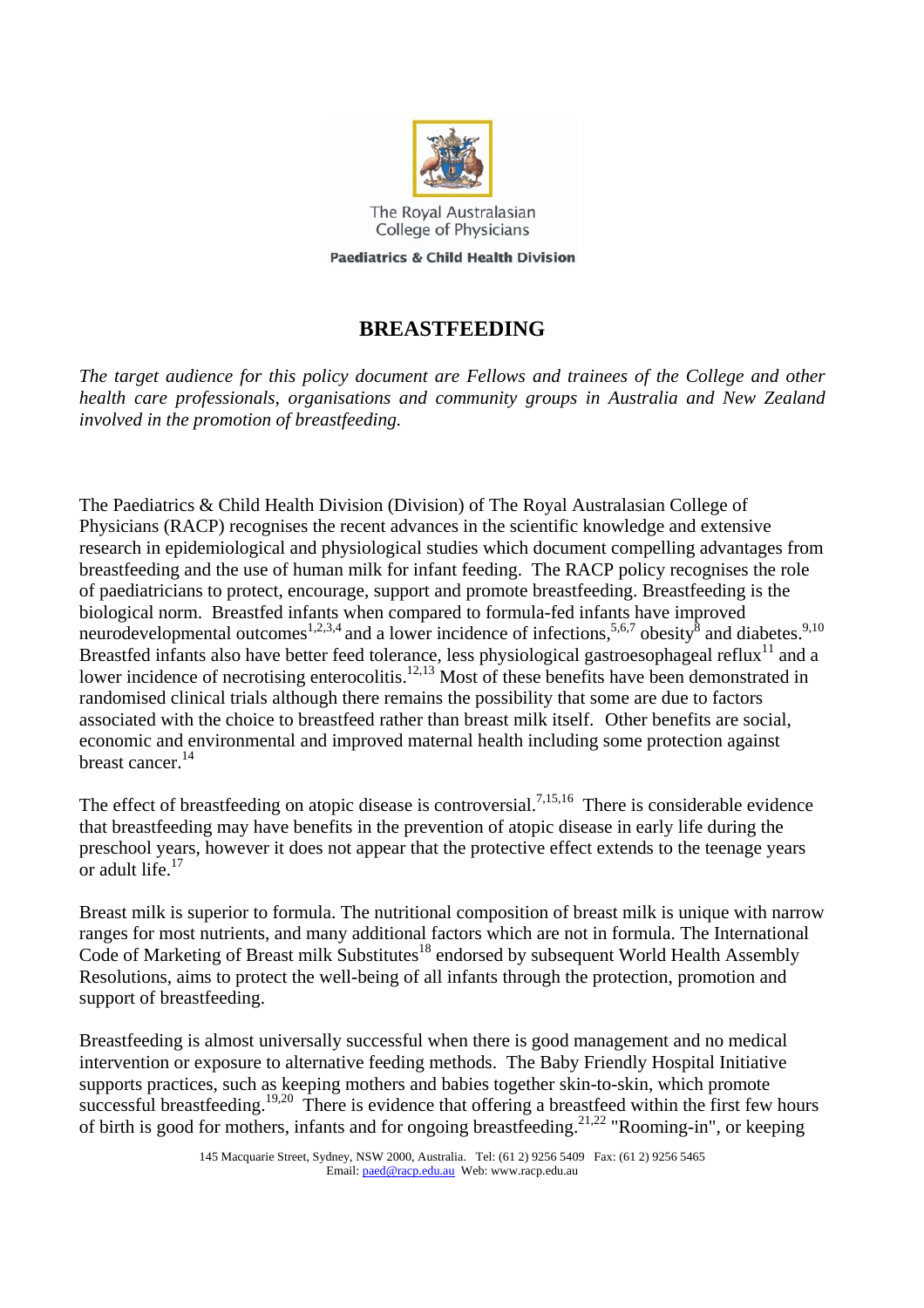the infant with the mother for 24 hours a day, has been shown to facilitate breastfeeding and promote bonding.<sup>[23,](#page-5-22)24</sup> Infants should be fed on demand in recognition that mothers have varying breast capacities and milk production rates. Offering complementary feeds, whether water, glucose or formula, when there is no medical reason, has been shown to adversely affect the establishment and maintenance of successful breastfeeding.<sup>[25,](#page-5-24)26</sup> There is also a need to recognise the possible dangers associated with artificial feeding such as possible contamination of feeds, infection and incorrect reconstitution.[27](#page-5-26)

 $-2$  -

The early use of bottles and dummies/pacifiers can interfere with the establishment of breastfeeding altering the infant's sucking capacity and reducing stimulation of the breasts, with the likely result of poor establishment or maintenance of lactation.<sup>28</sup> Randomised trials have reported conflicting results on the use of dummies/pacifiers and duration of breastfeeding with some showing a decrease<sup>29</sup> and some no effect.<sup>30</sup> Dummies/pacifiers, if used, should be after breastfeeding is established. Mothers should be taught baby feeding cues of mouthing, searching, rooting, sucking fingers and fists and breastfeeds should be offered for early signs of hunger 8-12/day. Dummies/pacifiers may be appropriate for some preterm infants during tube-feeding in the special care nursery.

Co-sleeping or bed-sharing is common and associated with increased breastfeeding rates, longer and more restful sleep, and a protective posture and synchrony of mother with baby.<sup>31,32</sup> However, co-sleeping has been associated with infant death if mother is a smoker or when mother is fatigued or sedated with drugs or alcohol. Recommendations for preventing Sudden Infant Death Syndrome (SIDS) and endorsed by the RACP, caution parents that there is an increased risk of SIDS for babies or toddlers co-sleeping with adults if they get caught under bedding or between the wall and bed, fall out of bed or are rolled on by someone who sleeps very deeply or is affected by drugs or alcohol, or their mothers smoke.<sup>33</sup> All parents should be informed about how to safely co-sleep with their infants. UNICEF UK Baby Friendly Initiative with the Foundation for the Study of Infant Deaths produce a useful document for breastfeeding mothers on bed-sharing.<sup>[34](#page-5-33)</sup>

Promotion of successful breastfeeding increases breastfeeding rates and normal development and growth.<sup>7</sup> Promotion is hindered by existing barriers, such as community attitudes towards breastfeeding in public places, and lack of role models in our society. Breastfeeding is not always easy and therefore some mothers may need support and assistance. Inadequate milk supply is often given as a reason for ceasing breastfeeding, even if the infant is thriving when weight is plotted on growth curves. This perception of inadequate supply is especially common in the first six weeks, before the infant has established a pattern of feeding and sleeping, and when parents may have unrealistic expectations of normal infant behaviour and needs. There are good mother-to-mother support groups available in Australia and New Zealand such as the Australian Breastfeeding Association<sup>35</sup> and La Leche League New Zealand.<sup>36</sup> Health professional support is available through midwives, lactation consultants and the Royal New Zealand Plunket Society.<sup>37</sup> Public interest groups such as the International Baby-food Action Network<sup>38</sup> and the World Alliance for Breastfeeding Action<sup>39</sup> work to protect promote and support breastfeeding and optimal infant feeding practices.

The weight percentiles and body composition of breastfed infants differ from those of infants who are formula-fed. In general breastfed infants tend to grow rapidly in the first few months and then grow at a slower rate than current percentiles. Therefore their weight may appear to be faltering after three months when plotted on current growth charts even when they are healthy.<sup>40</sup> The World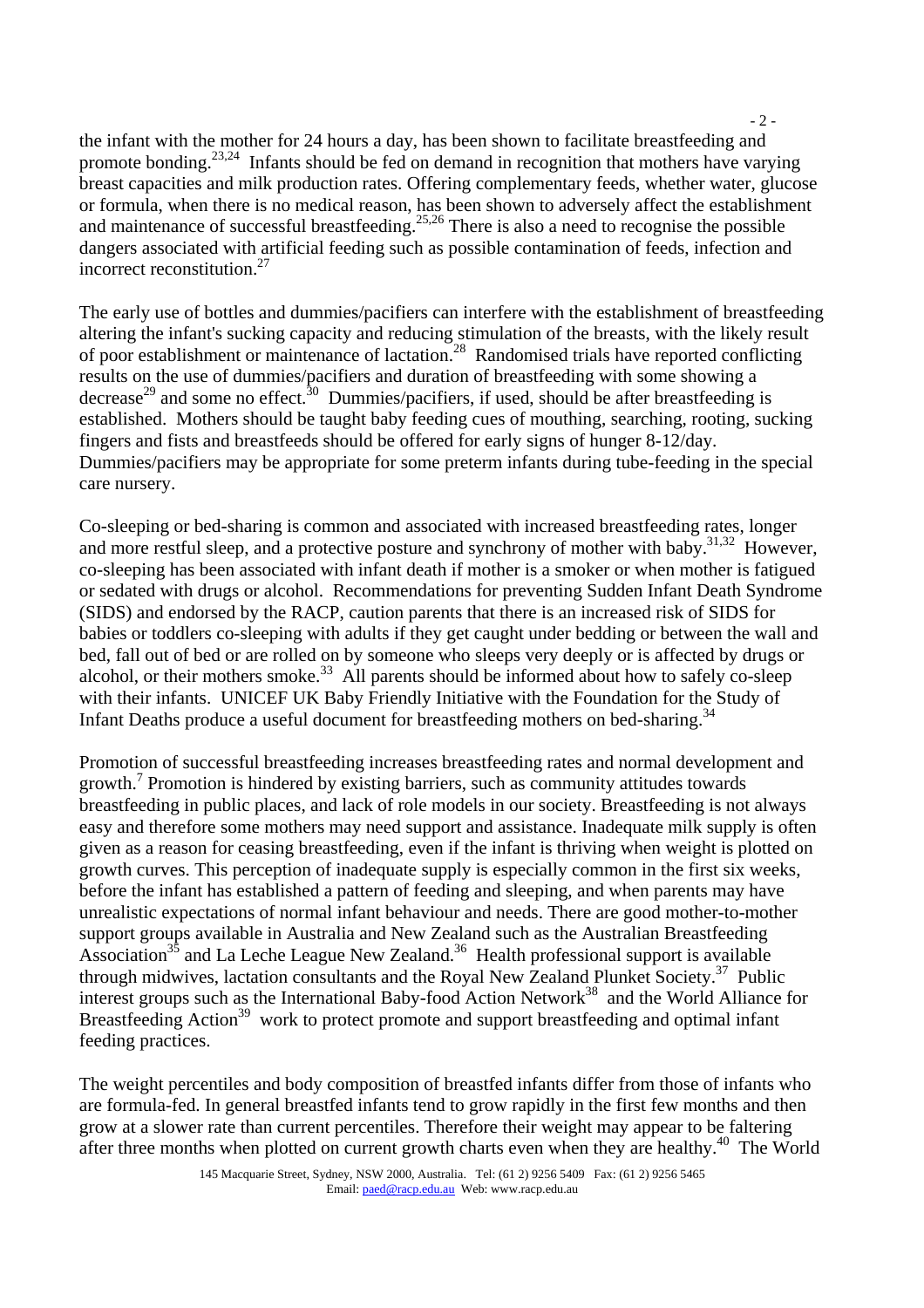$-3 -$ Health Organization (WHO) Multicentre Growth Reference Study plan to release international growth curves for breastfed infants in 2006. Current National Health & Medical Research Council (NHMRC) recommendations for weight gain in infancy are 150-200g/wk 0-3 months, 100-150g/wk 3-6 months and 70-90g/wk 6-12months. $41$ 

<span id="page-2-0"></span>Healthy breastfed babies do not need other fluids. The NHMRC recommend[s ex](#page-2-0)clusive breastfeeding to 6 months based upon WH[O an](#page-2-1)d Cochrane reviews [tha](#page-2-2)t demonstrated no disadvantage to growth associated with exclusive breast feeding and evidence demonstrating some protection from gastrointestinal infection in exclusively breast fed infants. However the introduction of complementary foods between 4 and 6 months, for healthy infants who are developmentally ready has not proven deleterious.

All infants should receive vitamin K on the first day of life.<sup> $42$ </sup> [B](#page-5-41)reastfed infants whose mothers are exposed to little direct sunlight including cultures where mothers are veiled may require vitamin D supplements to prevent rickets. Preterm breastfed infants require iron supplements from 4-8 weeks of age. Those born <32 weeks gestation usually require fortification of breast milk with protein and calories in the preterm period to allow adequate growth.<sup>43,</sup>

<span id="page-2-2"></span><span id="page-2-1"></span>There are a few contraindications to breastfeeding and these include active tuberculosis and, in developed countries where there is a relatively safe alternative, HIV infection.<sup>44</sup> In many poorer countries, such as sub-Saharan countries, HIV may not be an absolute contraindication to breastfeeding as the morbidity and mortality associated with artificial feeding may be much higher than that associated with the risk of HIV transmission.<sup>45</sup> The use of a small number of maternal medications prohibits breastfeeding (e.g. cytotoxic and immuno-suppressive drugs and gold salts). Almost all drugs will pass from the maternal blood to the breast milk but, for most, only about 1- 2% of the maternal dose appears. The use of some drugs may require the concentrations in breast milk or infant blood to be monitored.<sup>46</sup> Antidepressants are generally not considered a contraindication to breastfeeding. Advice will vary depending on the dose and duration of treatment and is readily available from Drug Information Centres at Women's and Children's Hospitals, online<sup>47,48,49,50</sup> or from standard texts.<sup>[51](#page-5-49)</sup>

## **RECOMMENDATIONS**

- The Division supports the International Code of Marketing of Breast Milk Substitutes (1981) and the Voluntary Agreement of the Marketing in Australia of Infant Formulae (1992).
- The Division supports the NHMRC Infant Feeding Guidelines for Health Workers[. T](#page-2-0)hese guidelines outline methods for the encouragement and promotion of breastfeeding and the management of feeding difficulties in the Australian community. They include guidelines for safe bottle-feeding.
- Paediatricians should encourage the critical evaluation at each step in health care during pregnancy, the intra-partum and postnatal periods, to determine any factors which may benefit or hinder the establishment of successful breastfeeding and refer women to expert help as needed.
- Where appropriate, they should encourage the development of local practice guidelines, in particular the introduction of the Baby Friendly Hospital Initiative and the Baby Friendly Community Initiative, which increase the chance of successful breastfeeding.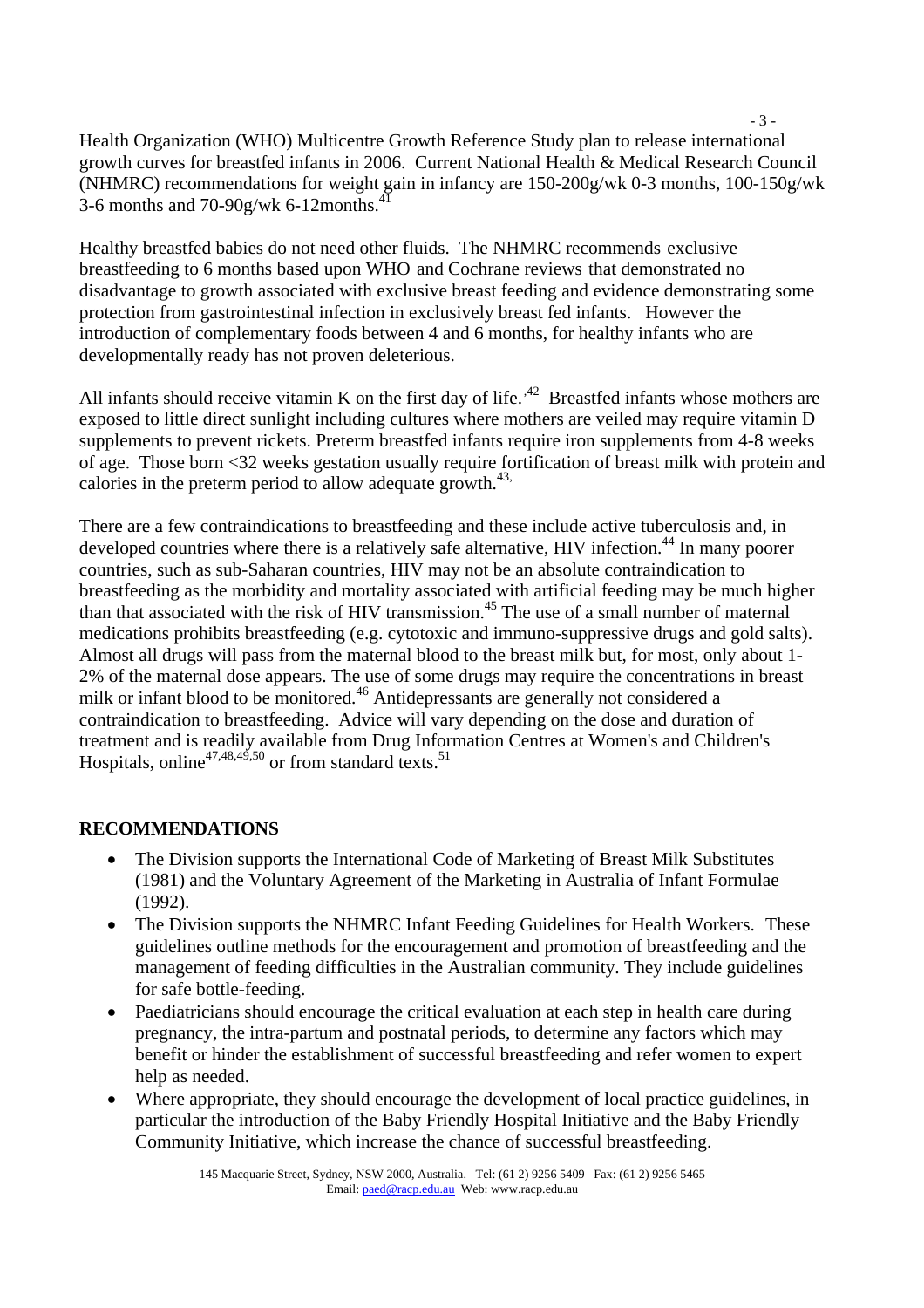- All paediatricians who treat children in the early years of life or teach about child health should know in detail the physiology and techniques of breastfeeding and should be able to discuss and assist the mother with any related clinical problems.
- Paediatricians should encourage the inclusion of the breastfeeding topics in the undergraduate medical curriculum, and in postgraduate courses for paediatricians, obstetricians, general practitioners, midwives, pharmacists, dietitians, maternal and child health nurses and relevant others.
- Paediatricians should be advocates in encouraging the community to value breastfeeding and to welcome breastfeeding in public places and the workplace. They should promote social and industrial changes that make it easier for working mothers to continue breastfeeding e.g. these might include work-based facilities for expressing breast milk or feeding, and encouragement or incentive for employers to provide work-based facilities for child care.
- Exclusive breastfeeding is recommended to 6 months with introduction of complementary foods and continued breastfeeding until 12 months of age, and beyond if mother and infant wish.
- As part of postnatal care, mothers should be taught how to hand express breast milk and the appropriate use of breast pumps. Information on how to safely clean any equipment and store their expressed breast milk should also be given.
- All infants should receive vitamin K on the first day of life.
- Breastfed preterm infants (<32 weeks) usually require fortification with protein and calories in the preterm period and with iron from 4-8 weeks of age.
- Infants weaned from the breast before 12 months should receive an iron-supplemented formula.
- Paediatricians should be able to assist in exploring barriers to breastfeeding. When a mother makes an informed decision not to breastfeed, paediatricians need to provide advice about appropriate use of formula.
- Paediatricians should encourage flexibility and maternal autonomy in breastfeeding. Where assistance is necessary, paediatricians should be aware of services that provide such support and where possible refer mothers for additional support from qualified advisers experienced in the management of lactation.
- Paediatricians should consult their local drug information centre before suggesting that breastfeeding be interrupted or ceased because of maternal medications.
- Any baby who is persistently unsettled and/or has inadequate weight gain should be seen by a medical practitioner and, if necessary, referred to a paediatrician for further assessment. If the problem is related to breastfeeding, the advice of a lactation consultant may be useful.

 $-4$  -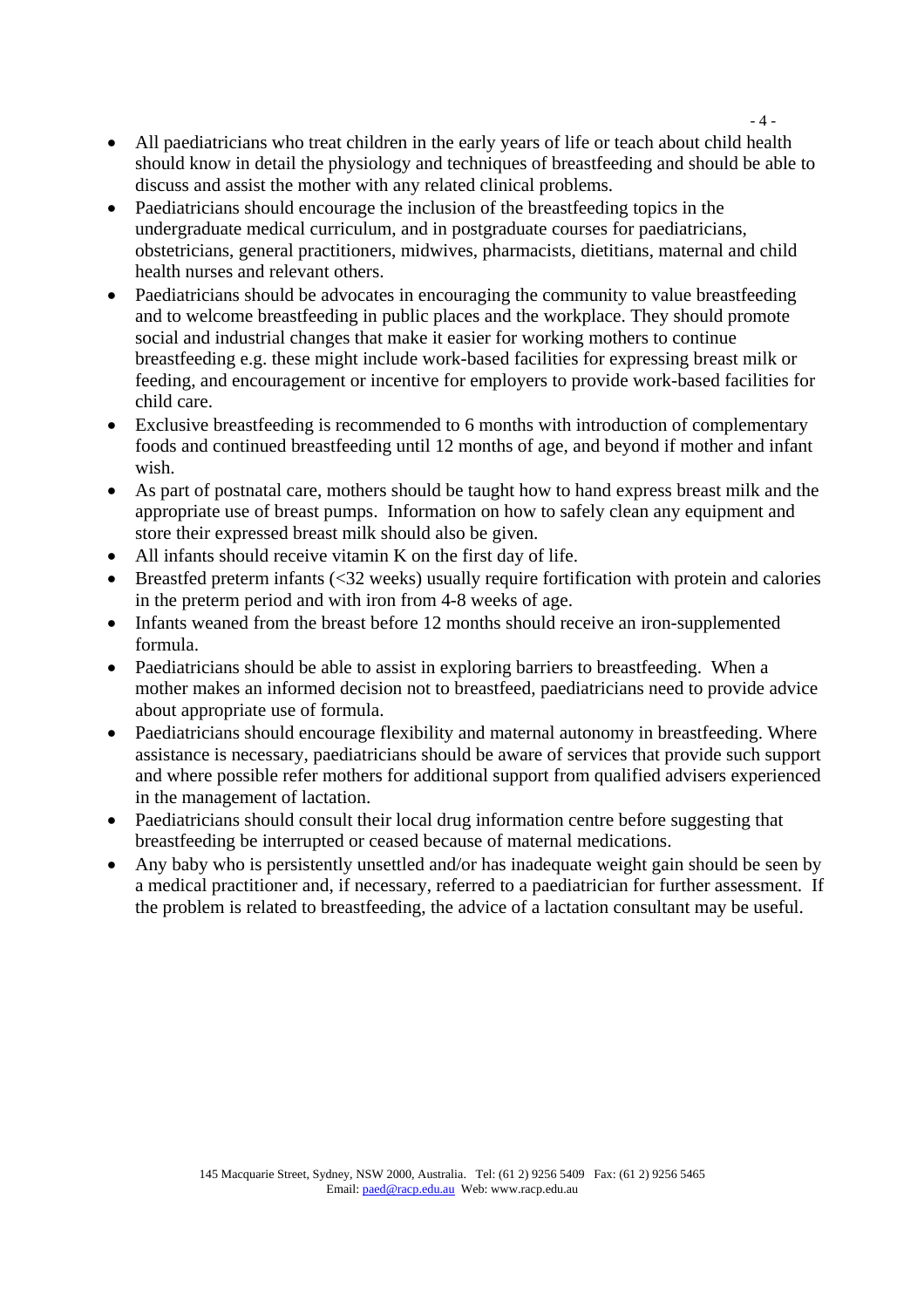## **REFERENCES**

 $\overline{a}$ 

- 1 Rogers B. *Feeding in infancy and later ability and attainment: a longitudinal study*. Dev Med Child Neurol 1978; 20:421-6. 2
- <sup>2</sup> Morrow-Tlucak M, Maude RH, Emhart CB. *Breastfeeding and cognitive development in the first two years of life.* Social Sc Med 1988; 26:635-9.
- Lucas A, Morley R, Cole T, et al. *Breast milk and subsequent intelligence quotient in children born preterm.* Lancet 1992; 339:261-4.
- Rogan WJ, Gladen BC. *Breastfeeding and cognitive development.* Early Hum Dev 1992; 31:181-93. 5
- $<sup>5</sup>$  Naryanan I, Prakash K, Prabhakar AK, et al. *A planned prospective evaluation of the anti-infective property of*</sup> *varying quantities of expressed human milk.* Acta Paed Scand 1982; 171:441-5.
- <sup>6</sup> Howie PW, Forsyth JS, Ogston SA, et al. Protective effect of breastfeeding against infection. BMJ 1990; 300:11-16. <sup>7</sup> Kramer MS, Chalmers B, Hodnett ED et al. *Promotion of Breastfeeding Intervention Trial (PROBIT): a clusterrandomised trial in the republic of Belarus.* JAMA 2001; 285:1-15.
- Arenz S, Ruckerl R, Koletzko B, van Kries R. *Breastfeeding and childhood obesity a systematic review.* Int J of Obesity and Related Metabolic Disorders: Journal of International Association for the Study of Obesity 2004;
- 28:1247-56.<br><sup>9</sup> Maver EJ, Hammen RF, Gay EL, et al. *Reduced risk of IDDM among breastfed children*. Diabetes 1988; 87:1625-32. <sup>10</sup> Vintanen SM, Rasanan L, Avo A, et al. Infant feeding in children < 7 years of age with newly diagnosed IDDM.
- Diabetes Care 1991; 14:415-17.<br><sup>11</sup> Heacock H, Jeffery H, Baker J, et al. *Influence of breast vs. formula milk on physiological gastroesophageal reflux in*<br>*healthy newborn infants*. J Pediatr Gastro Nutr 1996; 14:41-6.
- 
- <sup>12</sup> Lucas A, Cole TJ. *Breast milk and neonatal NEC*. Lancet 1990(a); a336:1519-23.<br><sup>13</sup> Beeby PJ, Jeffery H. *Risk factor for NEC: the influence of gestational age*. Arch Dis Child 1992; 67:432-5.<br><sup>14</sup> Collaborative Gro
- *reanalysis of individual data from 47 epidemiological studies in 30 countries, including 50302 women with breast*
- *cancer and 96973 women without the disease.* Lancet 2002; 360:187-95. 15 Van Odijk J, Kull I, Borres MP et al. *Breastfeeding and allergic disease: a multidisciplinary review of the literature (1966-2001) on the mode of early feeding in infancy and its impact on later atopic manifestations.* Allergy 2003;
- 58:833-43.<br><sup>16</sup> Sears MR, Greene JM, William AR et al. *Long term relation between breastfeeding and development of atopy and*<br>*asthma in children and young adults: a longitudinal study.* Lancet 2002; 360:901-7.
- <sup>17</sup> Kemp A, Kakakios A. *Asthma prevention Breast is best?* J. Paediatr Child Health 2004; 40:337-339.<br><sup>18</sup> www.unicef.org/nutrition/index 24805.html<br><sup>19</sup> www.unicef.org/programme/breastfeeding/baby.htm
- 
- 
- 
- <sup>20</sup> [www.babyfriendly.org.nz](http://www.babyfriendly.org.nz/)<br><sup>21</sup> deChateau P, Holmberg H, Jakobsson K, Winberg J. *A study of factors promoting and inhibiting lactation*. Dev Med Child Neurol 1977 Oct; 19(5): 575-84. 22 Salariya EM, Easton PM, Carter JI. *Duration of breastfeeding after early initiation and frequent feeding*. Lancet
- 1978: ii: 1141-3.<br><sup>23</sup> Keefe MR. *The impact of infant rooming-in on maternal sleep at night.* JOGNN 1988; Mar/Apr: 122-6.<br><sup>24</sup> Perez-Escamilla R, Pollitt E, Lonnerdal B, et al. *Infant feeding policies in maternity wards*
- 
- 
- 
- breastfeeding success: an analytical overview. Am J Public Health 1994; 84:89-97.<br><sup>25</sup> Herrera A. Supplemented versus unsupplemented breastfeeding. Perinatology Neonatology 1984; 8(3):70-1.<br><sup>26</sup> Gray-Donald K, Kramer MS,
- 
- <sup>27</sup> Walker M. A fresh look at the risks of artificial infant feeding. J Human Lact 1993; 9(2):97-107.<br><sup>28</sup> Newman J. Breastfeeding problems associated with the early introduction of bottles and pacifiers. J Hum Lact. 199 Jun; 6(2):59-63.
- <sup>29</sup> Howard CR, Howard FM, Lanphear B, Eberly S, de Blieck EA, Oakes D, Lawrence R. *Randomised controlled trial of pacifier use and bottle feeding or cap feeding and their effect on breastfeeding. Paediatrics 2003; 111:51*
- $^{30}$  Kramer MS, Barr RG, Dagenais S et al. *Pacifier use, early weaning and cry/fuss behaviour; a randomised controlled trial.* JAMA 2001; 286:372-6.